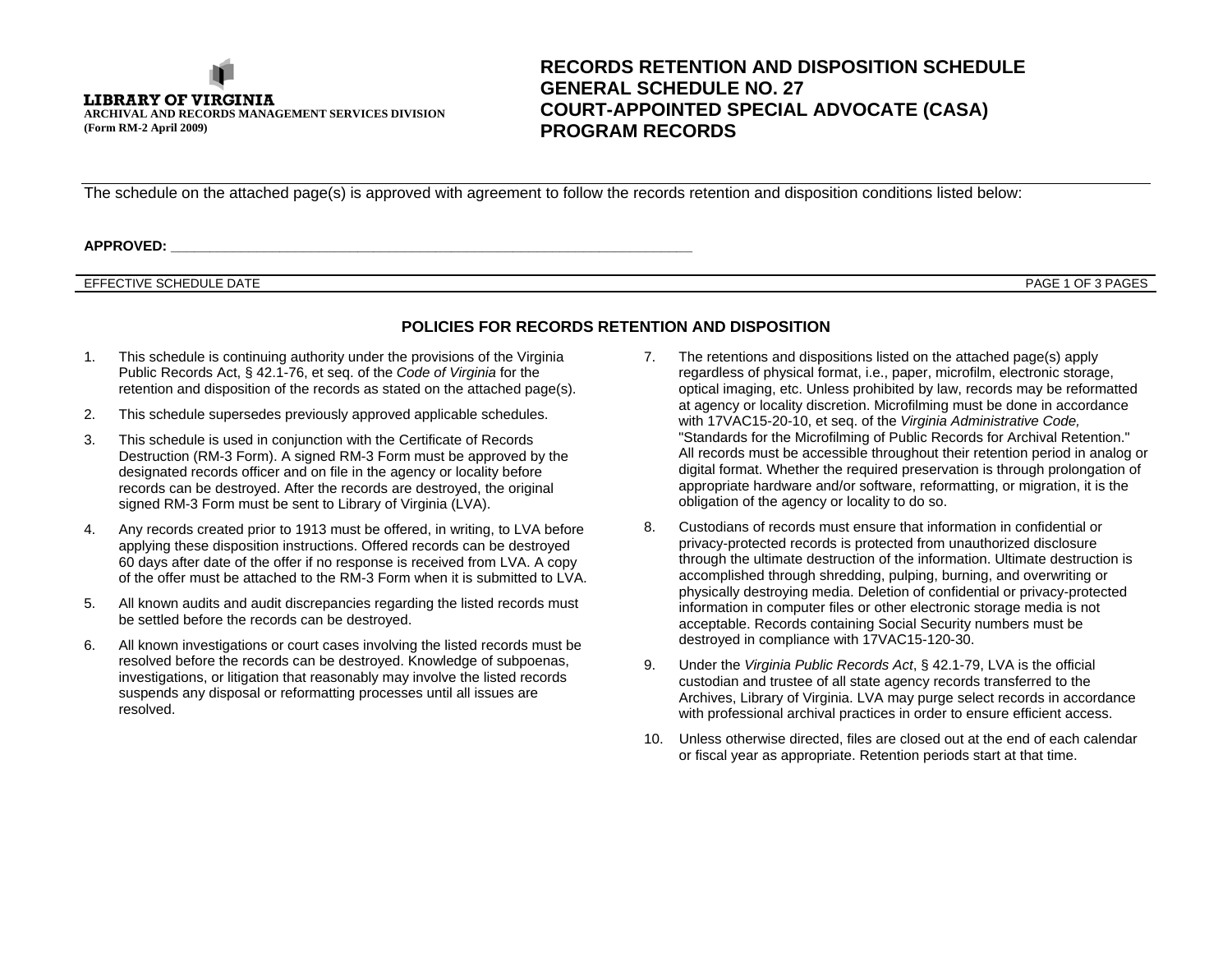**LIBRARY OF VIRGINIA ARCHIVAL AND RECORDS MANAGEMENT SERVICES DIVISION (Form RM-2 April 2009)**

# **RECORDS RETENTION AND DISPOSITION SCHEDULE GENERAL SCHEDULE NO. 27 COURT-APPOINTED SPECIAL ADVOCATE (CASA) PROGRAM RECORDS**

| EFFECTIVE SCHEDULE DATE                                                                                                                                                                                                                                                                                                                                                                       |                      | PAGE 2 OF 3 PAGES                                                                                                                                                                                                       |  |
|-----------------------------------------------------------------------------------------------------------------------------------------------------------------------------------------------------------------------------------------------------------------------------------------------------------------------------------------------------------------------------------------------|----------------------|-------------------------------------------------------------------------------------------------------------------------------------------------------------------------------------------------------------------------|--|
| RECORDS SERIES AND DESCRIPTION                                                                                                                                                                                                                                                                                                                                                                | <b>SERIES NUMBER</b> | SCHEDULED RETENTION AND DISPOSITION                                                                                                                                                                                     |  |
| This schedule applies to records of facilities established under the provisions of $\S$ 9.1-151 et seq of the Code of Virginia.                                                                                                                                                                                                                                                               |                      |                                                                                                                                                                                                                         |  |
| Case Records<br>This series documents the services provided by the Court-<br>Appointed Special Advocate (CASA) Program to children who<br>are subjects of judicial proceedings involving allegations of<br>abuse or neglect, or children in need of services or<br>supervision and are referred to the program by the Juvenile<br>and Domestic Relations Court.<br>Code of Virginia § 9.1-151 | 000261               | Retain until juvenile reaches age of 21, then notify the local<br>department of social services about pending destruction. If no<br>response within 30 days destroy in accordance with No. 8 on<br>schedule cover page. |  |
| <b>CASA Program Statistical Reports</b><br>This series consists of statistical reports submitted by<br>individual programs to the CASA Program Committee, the<br>Department of Criminal Justice Services and any Local CASA<br>Boards.                                                                                                                                                        | 000262               | Retain 3 years after submission of report then destroy.                                                                                                                                                                 |  |
| Volunteer Records: Applications - Accepted and Completed<br>Training<br>This series consists of applications submitted by individuals<br>volunteering to be CASA Program Advocates. This series<br>includes only applications which have been accepted by the<br>CASA Program and who have successfully completed CASA-<br>mandated training programs.<br>Code of Virginia § 9.1-153          | 000263               | Retain 3 years after departure from program then destroy in<br>accordance with No. 8 on schedule cover page.                                                                                                            |  |